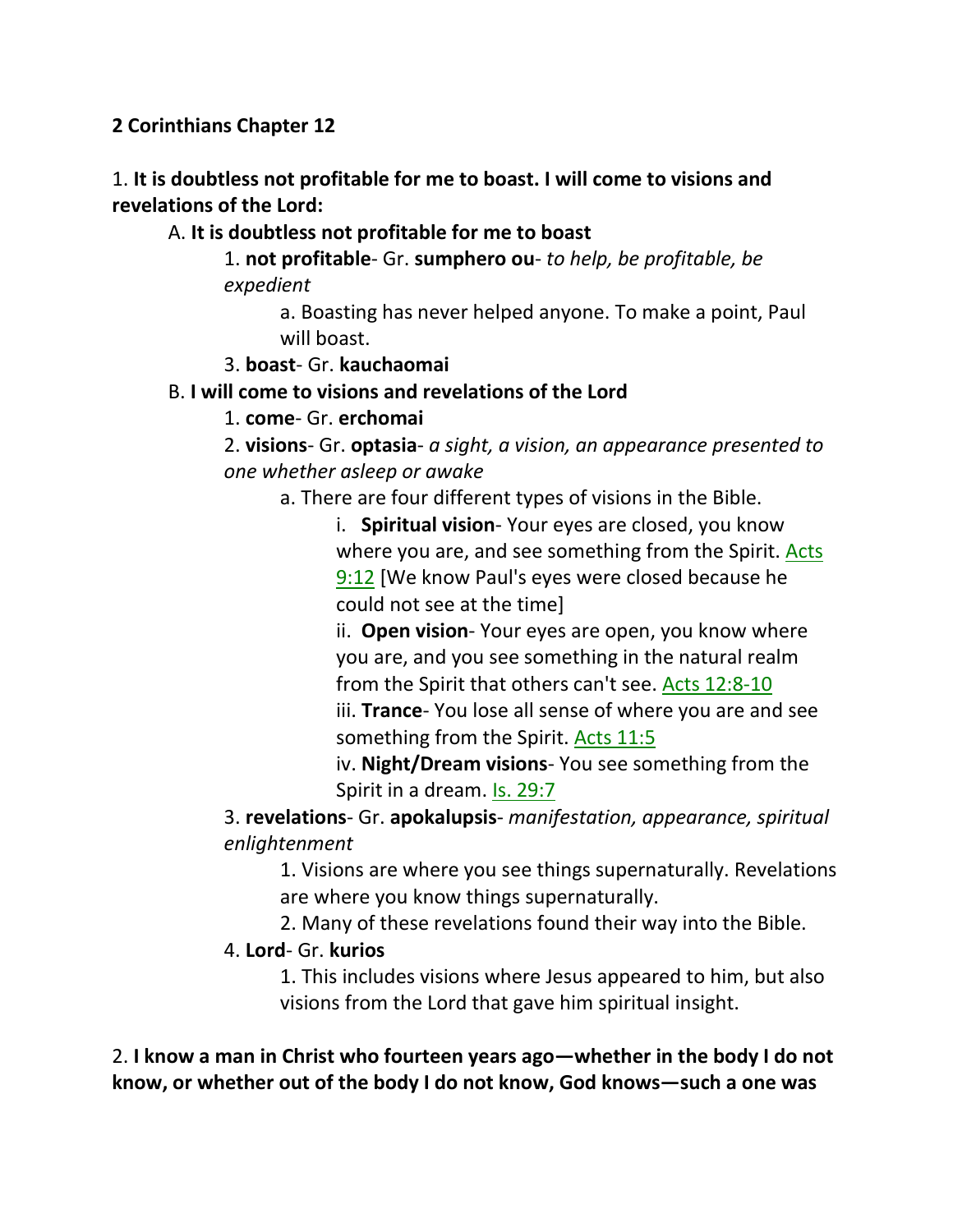#### **caught up to the third heaven.**

## A. **I know a man in Christ who fourteen years ago**

1. **know**- Gr. **eido**- *to know fully or accurately*

a. Paul knew this fully and accurately because he is referring to himself. Up until now Paul had been speaking strictly of his own qualifications, so it would not fit the context if he then switched and started speaking of someone other than himself.

## 2. **in Christ**

a. In Christ means he was born again at the time and does not refer to a time when he was unsaved.

## 3. **fourteen years**- Gr. **dekatessares etos**

a. Fourteen years before the writing of 2 Corinthians would be around A.D. 40, close to the beginning of Paul's ministry. This event could have occurred when Paul was stoned and left for dead in Lystra during Paul's first missionary journey.

# B. **whether in the body I do not know,**

- 1. **body** Gr. **soma**
- 2. **know** Gr. **eido** *to know fully or accurately*

a. At the time he was having this vision he did not know if he was in his body or not.

# C. **or whether out of the body I do not know,**

1. This shows that our spirit when it leaves our body looks much like our physical body. Paul could tell he had a bodily form but did not know if it was his physical body or spiritual body.

## D. **God knows**

# 1. **knows**- Gr. **eido**

a. God knows if Paul was in his body or out of it.

## E. **such a one was caught up to the third heaven**

# 1. **such a one**

a. Paul uses this phrase to exhibit a level of humility in the midst of his boasting.

# 2. **caught up**- Gr. **harpazo**- *to seize, carry off by force*

a. Paul experienced a private rapture in which he as caught up into heaven. He returned and lived out his natural life and then died.

b. Notice Paul was caught up, he did not go up of his own desire and volition. Spiritual experiences such as this should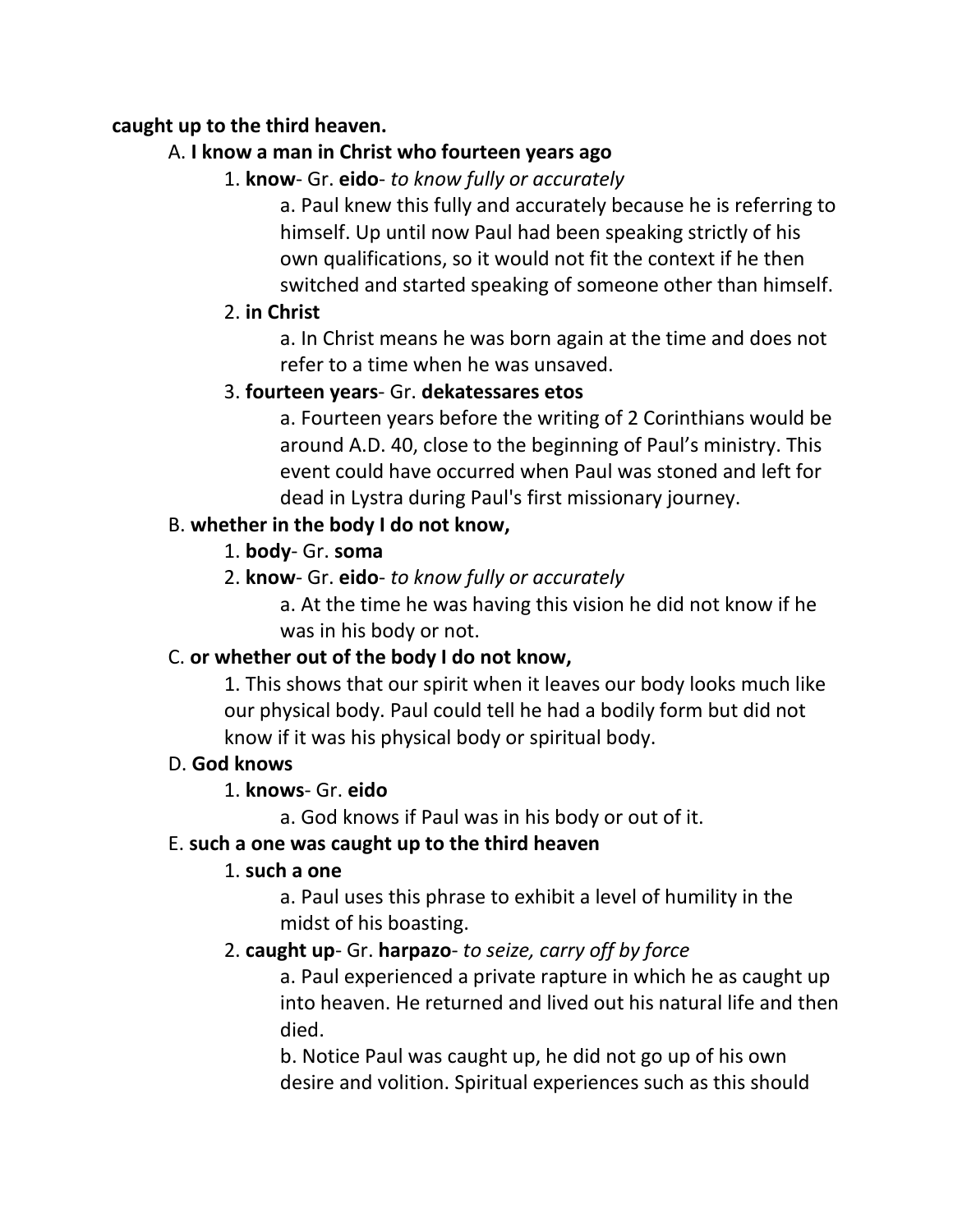never be sought. If God wants to do this for his purpose then fine, but don't seek them. Satan can deceive with "spiritual experiences".

c. Rev 4:1 *After these things I looked, and behold, a door standing open in heaven. And the first voice which I heard was like a trumpet speaking with me, saying, "Come up here, and I will show you things which must take place after this."* 

i. John was invited to come up and was greeted with an open door. He did not knock on or kick open this door.

#### 3. **third heaven**- Gr. **tritos ouranos**

a. There are three heavens: the atmosphere surrounding the earth, the universe, and then the place of God's abode. b. This heaven is God's abode.

#### 3. **And I know such a man—whether in the body or out of the body I do not know, God knows—**

#### A. **And I know such a man--**

- 1. **know** Gr. **eido** *to know fully or accurately*
	- a. Paul knew this man very well because he was the man!

#### 2. **man**- Gr. **anthropos**

a. *Why does he use the third person? Because Paul, in describing this remarkable spiritual experience, is describing just the kind of thing that the "super apostles" among the Corinthian Christians would glory in. When he described his humble experiences in 2Co\_11:23-30, he did not hesitate to write in the first person. No one would think he was glorifying himself as the "super apostles" did. But here, he walks more carefully. He is doing everything he can to relate this experience without bringing glory to himself.* -David Guzik **Commentary** 

#### B. **whether in the body or out of the body I do not know,**

#### 1. **body**- Gr. **soma**

a. It is interesting to note that Paul repeats this twice, once in the previous verse, and now in this verse. Why? The reason probably was because the Corinthians would have been very curious to know this particular point. The reason why is because of the prevailing Greek philosophy of the day which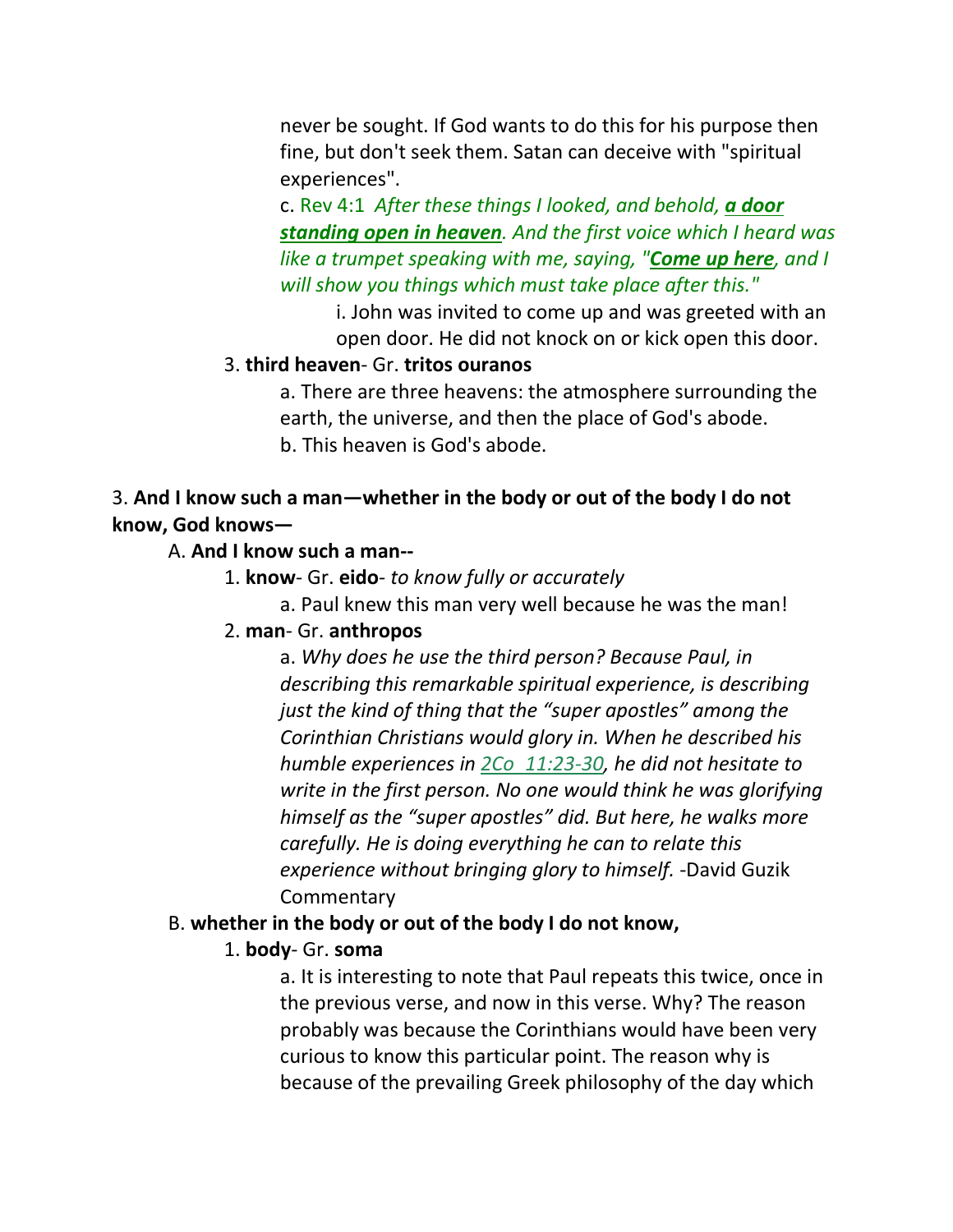taught that physical matter was evil, and spirit was good and they had no interaction with each other. Paul here is saying that his body could have gone into the spirit realm but did not know if that actually happened or not.

2. **know**- Gr. **eido**

#### C. **God knows---**

1. **knows**- Gr. **eido**

4. **how he was caught up into Paradise and heard inexpressible words, which it is not lawful for a man to utter.** 

A. **how he was caught up into Paradise and heard inexpressible words,**

1. **caught up**- Gr. **harpazo**- *to seize, carry off by force*

a. Again, Paul was caught up, he did not go up of his own desire or volition.

2. **Paradise**- Gr. **paradeisos**- *a pleasure-park, a garden of trees of various kinds; used in the LXX for the Garden of Eden; in NT the celestial paradise*

a. Here we see that Paradise is now in the third heaven. Paradise used to be under the earth. This is where believers in the OT went. Jesus told the thief on the cross, "Today you will be with me in Paradise." Luke 23:43 When Jesus died, he went down into the lower parts of the earth before He went up into heaven after the third day. This place of Paradise was also called Abraham's bosom. Luke 16:22 When Jesus was raised from the dead, he emptied this compartment and transported Paradise and those in it into the third heaven.

#### 3. **heard**- Gr. **akouo**

4. **inexpressible**- Gr. **arrhetos**- *unspeakable (on account of its sacredness)*

a. Paul could not even put into exact words what he heard and saw even if he wanted to.

5. **words**- Gr. **rhema**- *spoken words*

#### B. **which it is not lawful for a man to utter**

#### 1. **not lawful**- Gr. **exesti ou**- *not permitted*

a. It is interesting to me that Paul had visited heaven and was not allowed to talk about what he heard and saw there. We have many that claim to have had similar visitations but write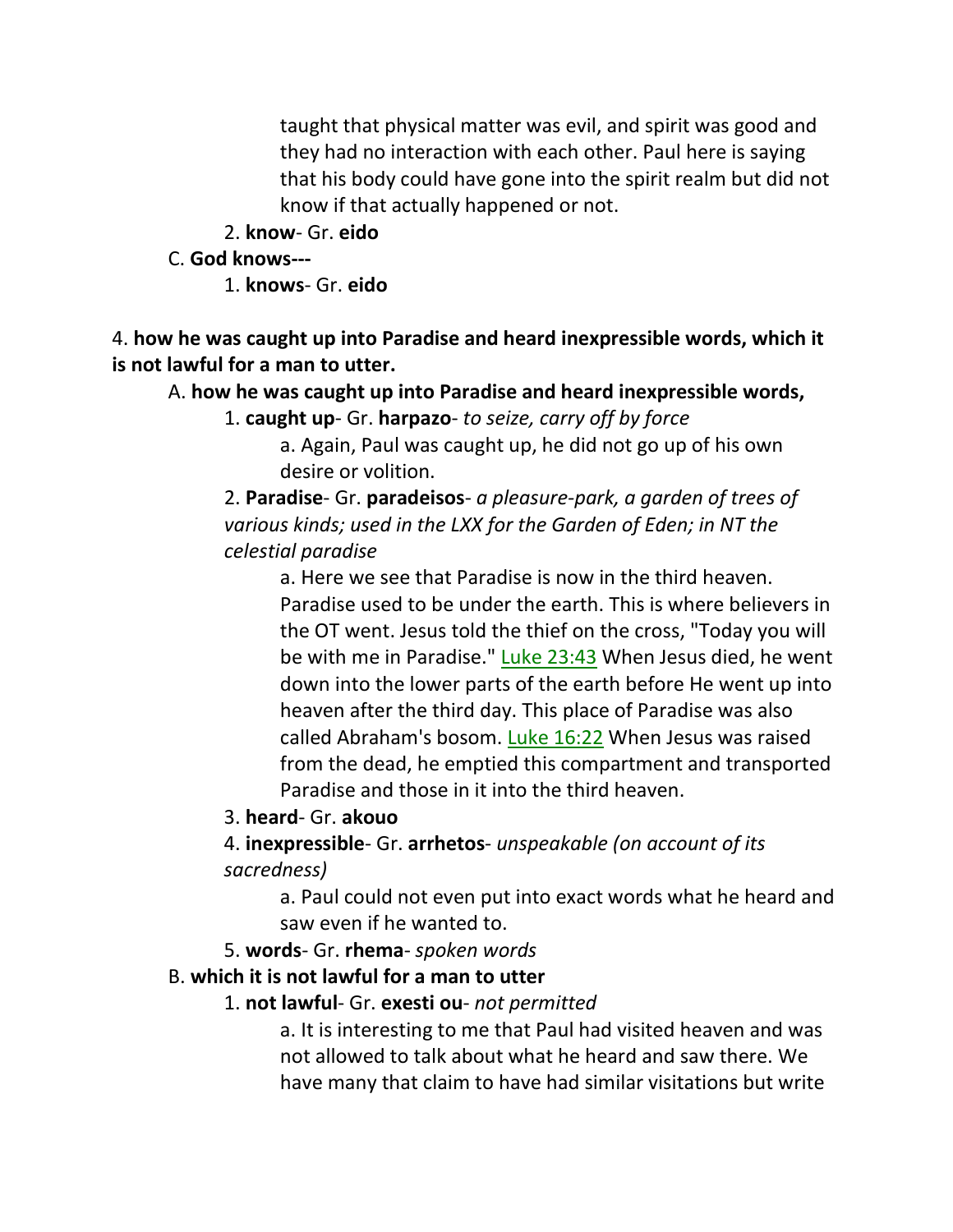books filled with what they heard and saw. I wonder why they are allowed to tell what they heard, and Paul was not allowed to. Makes me think....

#### 2. **man**- Gr. **anthropos**

3. **utter**- Gr. **laleo**- *to speak*

5. **Of such a one I will boast; yet of myself I will not boast, except in my infirmities.** 

A. **Of such a one I will boast;**

1. **such a one**

a. This is his modesty speaking.

#### 2. **boast**- Gr. **kauchaomai**

#### B. **yet of myself I will not boast,**

1. **of myself**

a. *When boasting of weakness, the apostle didn't mind mentioning himself. But when boasting of visions and revelations of the Lord, he would not apply them directly to himself, but would rather speak of the experience impersonally as having occurred to some man he knew. He was not denying that he was the one who had the experience but was simply refusing to involve himself directly and personally.* -Believer's Bible Commentary

#### C. **except in my infirmities**

#### 1. **infirmities**- Gr. **astheneia**- *weaknesses*

a. This does not refer to sicknesses, but weaknesses.

b. Most Christians are embarrassed by their weaknesses and try to conceal them. Paul said that he boasted in them! Why? Because he knew when he admitted his weaknesses to the Lord, but trusted in God's grace, that God's power would rest on him and God would get the glory when he overcame them. 2 Cor. 12:9-10

6. **For though I might desire to boast, I will not be a fool; for I will speak the truth. But I refrain, lest anyone should think of me above what he sees me** *to be* **or hears from me.** 

A. **For though I might desire to boast,**

1. **desire**- Gr. **thelo**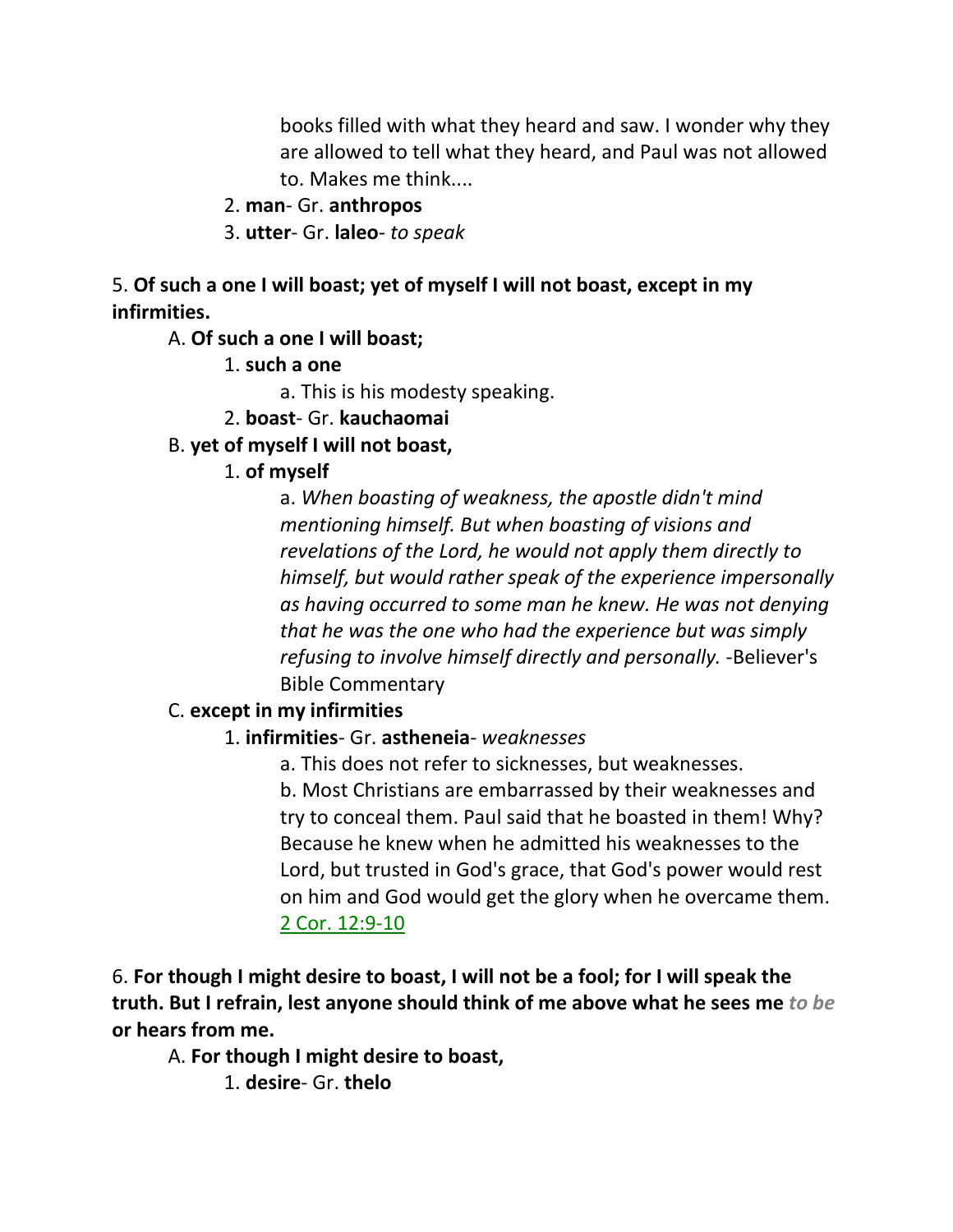a. There is always a desire in the flesh to boast of oneself.

## 2. **boast**- Gr. **kauchaomai**

## B. **I will not be a fool,**

1. **fool**- Gr. **aphron**- *out of one's mind*

a. People who brag on themselves are out of their mind. Everything we are and have are gifts of grace not inherent attributes.

## C. **for I will speak the truth**

1. **speak**- Gr. **laleo**

## 2. **truth**- Gr. **aletheia**

a. *"Whatever I should say on this subject would be the simple truth. I should mention nothing which has not actually occurred."* - Barnes Commentary

## D. **But I refrain,**

1. **refain**- Gr. **pheidomai**- *to spare*

E. **lest anyone should think of me above what he sees me to be or hears from me.**

1. **think**- Gr. **logizomai**- *to reckon, esteem, count*

2. **sees**- Gr. **blepo**

a. Fame comes from either what people sees firsthand about you, or what they hear about you.

3. **hears**- Gr. **akouo**

7. **And lest I should be exalted above measure by the abundance of the revelations, a thorn in the flesh was given to me, a messenger of Satan to buffet me, lest I be exalted above measure.** 

A. **And lest I should be exalted above measure by the abundance of the revelations,**

1. **exalted above measure**- Gr. **huperairomai**- *to be lifted up higher or above*

a. This verse is one of the most misinterpreted and misunderstood verses in the entire bible.

b. Most people take this Greek word to mean *to be proud and self-exalting*. This is not the case. The word simply means *to be lifted up higher or above* other things.

c. This verse is saying that the revelations Paul received would cause him to be lifted up and exalted above others so that he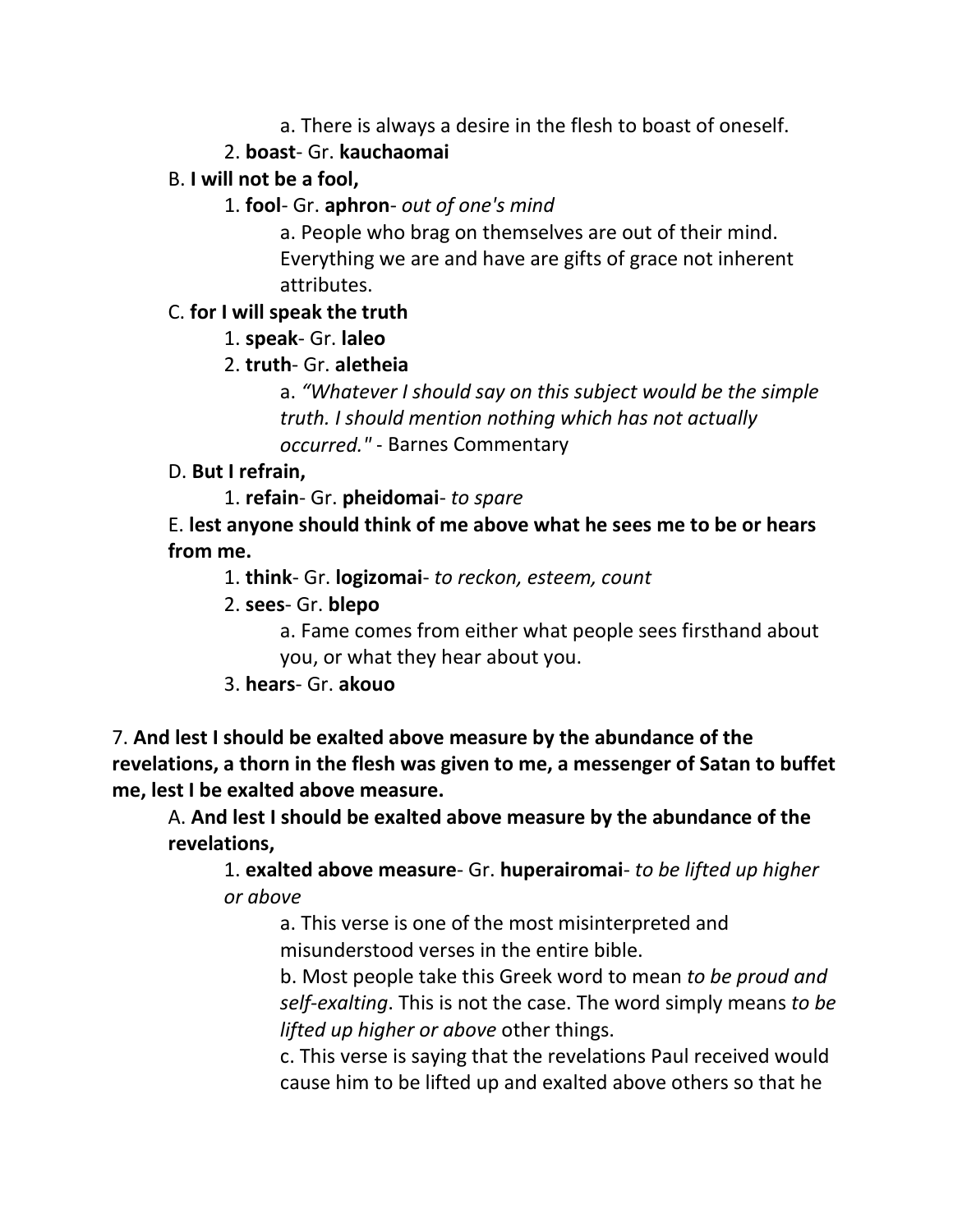would be conspicuous to everyone around him. The revelations would exalt him in the eyes of everyone. This exaltation would cause the gospel to reach further and to more people. To stop this Satan put a plan into action.

2. **abundance**- Gr. **huperbole**- *a throwing beyond, superiority, excellence, pre-eminence, beyond measure*

3. **revelations**- Gr. **apokalupsis**- *a disclosure of spiritual enlightenment*

> a. A close look at all of Paul's letters, you see an abundance of revelations.

#### B. **a thorn in the flesh was given to me,**

#### 1. **thorn**- Gr. **skolops**

a. Many get it wrong when trying to pin-point what this thorn was. Many say it was physical sickness. There is absolutely no grounds to make this assertion at all!

b. What is this thorn? Let's let the Bible interpret the Bible! Thorns are ones that persecute and harass you!

> i. **Num 33:55** But if you do not drive out the inhabitants of the land from before you, then it shall be that those whom you let remain *shall be* irritants in your eyes and **thorns** in your sides, and **they shall harass you** in the land where you dwell.

ii. **Jos 23:13** know for certain that the LORD your God will no longer drive out these nations from before you. But they shall be snares and traps to you, and scourges on your sides and **thorns** in your eyes, until you perish from this good land which the LORD your God has given you.

iii. **Jdg 2:3** Therefore I also said, 'I will not drive them out before you; but they shall be *thorns* in your side, and their gods shall be a snare to you.' "

c. The thorn here is a messenger that followed Paul wherever he went stirring up persecution against him and harassing him at every turn.

- 2. **flesh** Gr. **sarx**
- 3. **given** Gr. **didomi**
	- a. This thorn was given from a source. Most people get the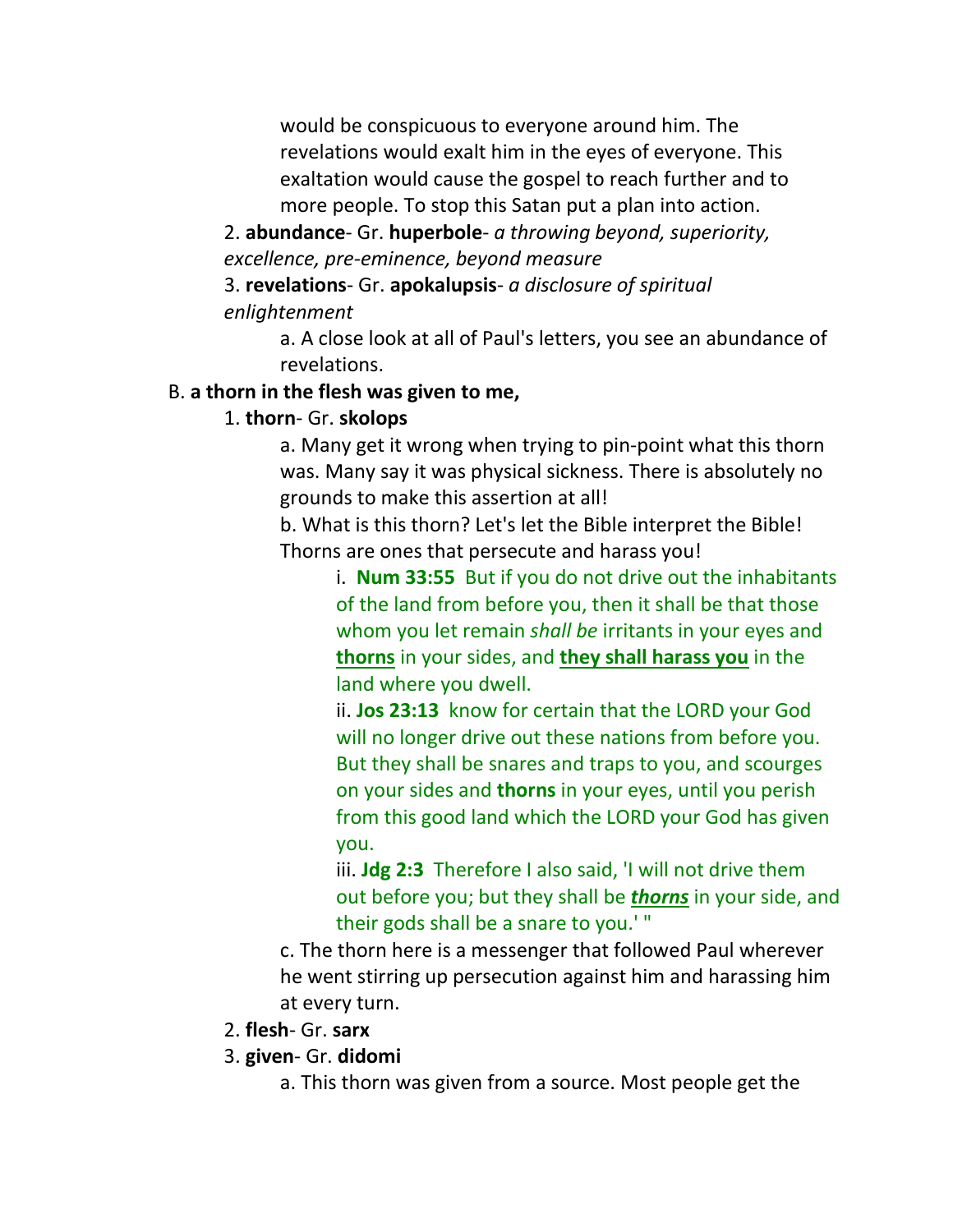source of it wrong. They say the source of the thorn was from God. The source is not God, but Satan. The rest of this verse proves that point very clearly.

#### C. **a messenger of Satan to buffet me**,

#### 1. **messenger**- Gr. **aggelos**- *angel or messenger*

a. A messenger is sent from someone. It is vitally important to get the right source this messenger was sent from. b. Next, please see that the thorn is **a MESSENGER**- a messenger is always **A PERSON**! It is not a thing, so it could not be sickness!

c. This was a fallen spirit sent to harass Paul.

#### 2. **Satan**- Gr. **satanas**- *The adversary*

a. Here we **CLEARLY** see who sent this messenger- It was **SATAN**, not **GOD**! I simply do not see how people get this wrong and say it was from God.

3. **buffet**- Gr. **kolaphizo**- *to beat with the fist, to maltreat, treat with violence*

a. This Greek word is in the present tense which means a repeated experience of affliction.

b. We saw from the word "thorn" above in context this is speaking of persecution not sickness. Wherever Paul went this Satanic messenger stirred up persecution against Paul.

## D. **lest I be exalted above measure**

1. **exalted above measure**- Gr. **huperairomai**- *to lift up higher or above*

> a. Most people say that the thorn was given to Paul so he would not get too proud. Let's put on our thinking caps for a moment. Would Satan send a messenger against you to keep you humble and not get proud? God gives grace and exalts the humble. Proverbs tells us that pride goes before a fall. Satan wants us to be proud! He would never want us to be humble. b. Again, Satan sent a messenger to stir up persecution against Paul to shut him up from sharing the revelations he had received lest his ministry be exalted very high for all to see and he then lose many in his kingdom to the kingdom of God.

## 8. **Concerning this thing I pleaded with the Lord three times that it might depart**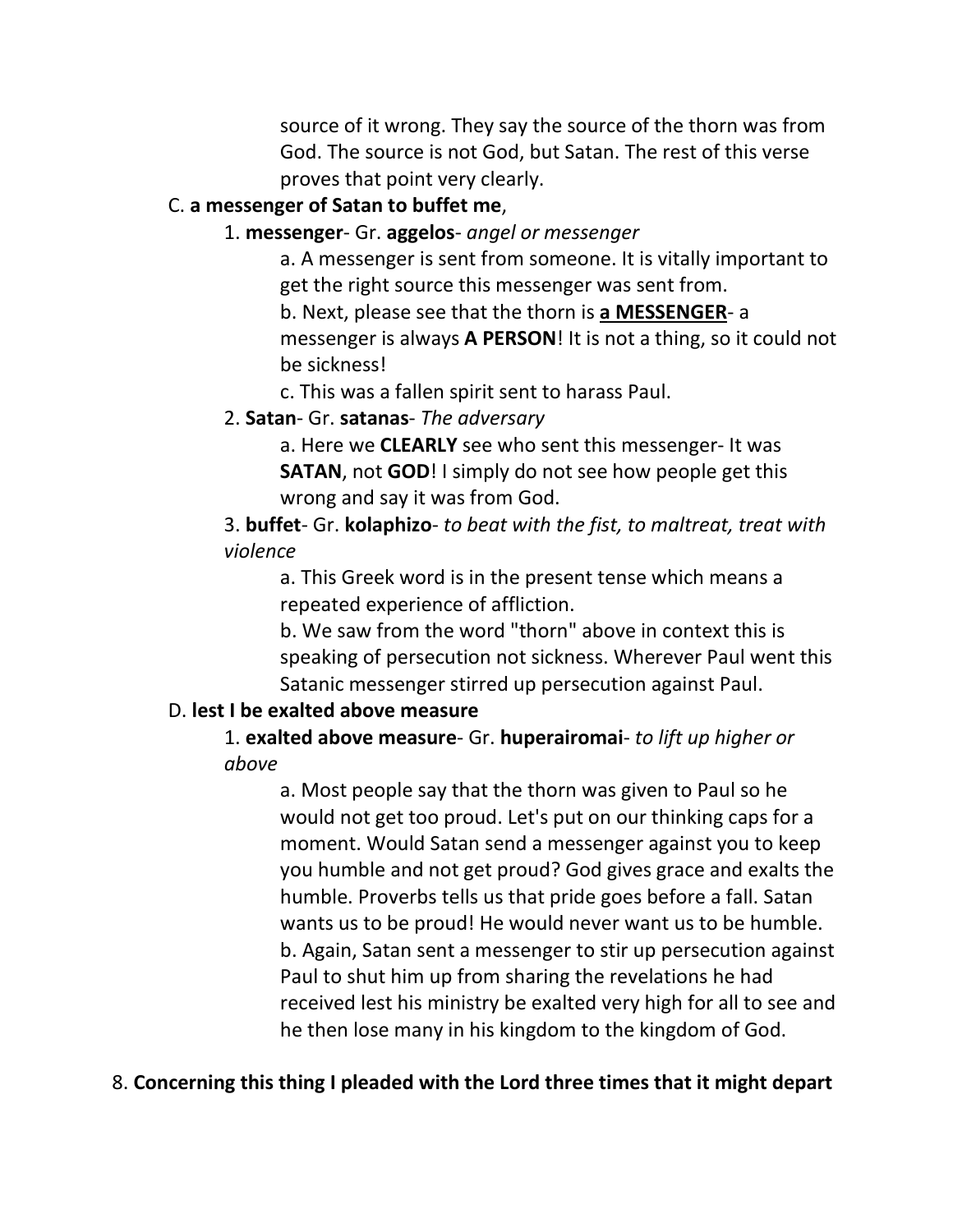#### **from me.**

A. **this thing**- Gr. *of this one*

1. This thing is a bad translation. It should read "of this **ONE**".

B. **pleaded**- Gr. **parakaleo**- *to beseech*

## C. **three times**- Gr. **tris**

1. Paul prayed like most Christians here. We often pray for things we don't like in our life to depart so we have an easier go of it.

2. Often we pray for problems to go away, but God wants us to tap into His grace to overcome them.

3. He asked three times for this spirit to depart. I don't know if he first tried God the Father, then God the Son, and then God the Holy Spirit. Just kidding.

## D. **depart**- Gr. **aphistemi**- *to stand off, withdraw*

1. Instead of the translation- "*it might depart from me"*, this should be translated- "*that he stand off from me for good*." -Robertson's Word Pictures [Greek commentary]

# 9. **And He said to me, "My grace is sufficient for you, for My strength is made perfect in weakness." Therefore most gladly I will rather boast in my infirmities, that the power of Christ may rest upon me.**

# A. **And He said to me,**

1. This was the reply of God the Father to whom all prayer is directed and answered.

2. God does not always respond in a way we desire Him to.

## B. **My grace is sufficient for you,**

## 1. **grace**- Gr. **charis**- *unmerited favor, free endowment*

a. In this case we see what form of grace was given. It was a free endowment of power to enable Paul to do what he could not do in the natural.

2. **sufficient**- Gr. **arkeo**- *to be possessed of unfailing strength, to be enough*

a. God's grace will not "become" sufficient for us but **IS** sufficient for us. This brings out that grace must be accessed in the now moment by faith.

## C. **for My strength is made perfect in weakness**

- 1. **strength** Gr. **dunamis** *power*
- 2. **made perfect** Gr. **teleioo** *to carry through completely, to*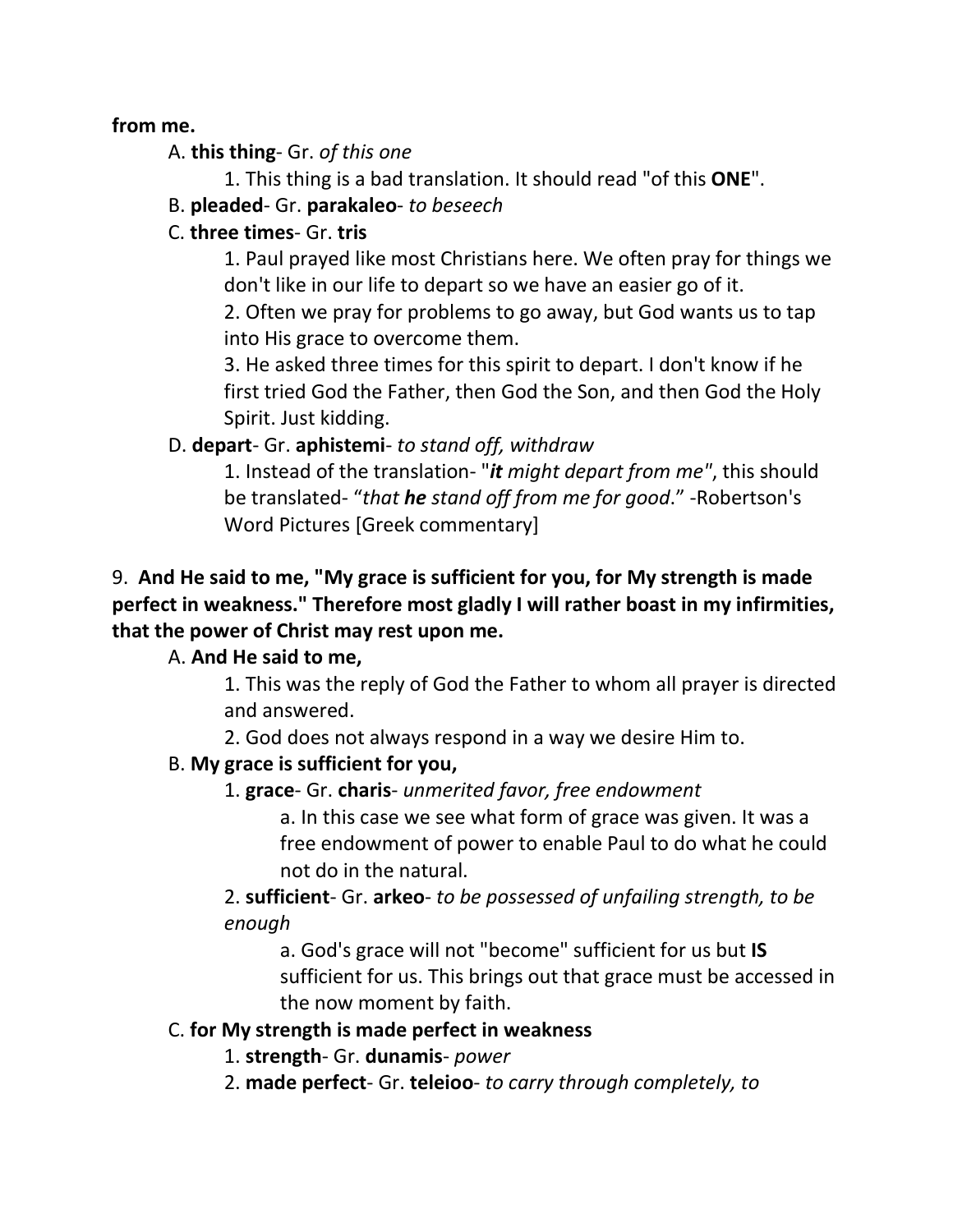## *accomplish, finish, bring to an end, to bring to the end (goal) proposed*

a. The strength of God does not find its goal until it is covering over your weakness.

#### 3. **weakness**- Gr. **astheneia**

a. Often we beg God to remove our weakness, but God wants to rest over your weakness with His power and carry you over it.

b. Illust. When floating down a river sometimes the river is very low and there is not enough water for your boat to float down without getting stuck on the rocks on the riverbed. Instead of removing the rocks, you just need more water to flow that will carry you over the rocks! This is what God does with His grace.

## D. **Therefore most gladly I will rather boast in my infirmities,**

## 1. **gladly**- Gr. **hedista**- *with pleasure*

a. Paul took pleasure in his weaknesses, not so he could indulge his flesh, but because he was a candidate to experience God's power and victory!

## 2. **boast**- Gr. **kauchoami**

a. Most Christians are mortified and extremely embarrassed about their weaknesses and try to hide them and overcome them by their own energy. Paul was the opposite. He boasted and took pleasure in them, not so he would experience defeat by them, but that he could exchange his weakness for God's power and overcome them by the power of God. This brings God glory.

## 3. **infirmities**- Gr. **astheneia**

## E. **that the power of Christ may rest upon me**

#### 1. **power**- Gr. **dunamis**

a. We see this Greek word used twice in this verse and translated two different ways- strength, power

b. The power of Christ brings forth the fruit of the Spirit in undefeatable strength.

#### 2. **rest upon**- Gr. **episkenoo**- *to fix a tent or habitation on*

a. Most Christians experience God's power very infrequently, usually when they are really challenged, and they seek God for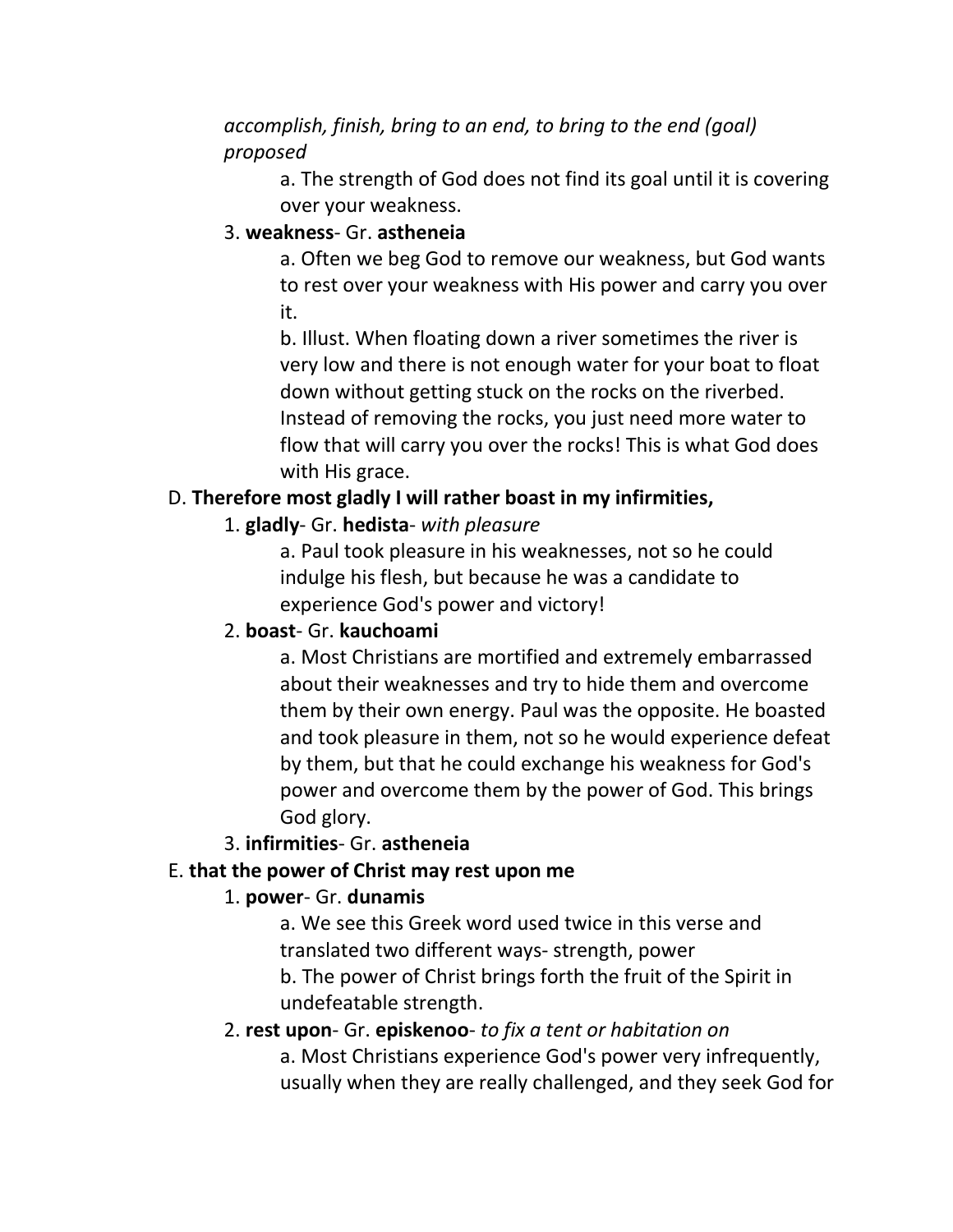grace. However, we can live with God's power resting over us on a consistent basis. We need to walk in God's grace, not just seek God's grace every once and a while.

b. In the OT there was first the tabernacle tent and then the permanent temple building. The first tabernacle represents Jesus earthly ministry and the latter his eternal fixed reign. Also, the same applies to us. We first have a physical body that is referred to as a tent. Afterwards, we will receive a permanent resurrection body. The power of God will tabernacle over our mortal weak body for God's purposes to be fulfilled in this life. Once we have a resurrection body, we will have God's power incorporated into our new body and it will remain.

c. The tabernacle was erected in the wilderness. It provided shade and respite from the harsh desert conditions. Likewise, the power of Christ will provide respite from the harsh conditions of this life.

10. **Therefore I take pleasure in infirmities, in reproaches, in needs, in persecutions, in distresses, for Christ's sake. For when I am weak, then I am strong.** 

#### A. **Therefore I take pleasure in infirmities,**

#### 1. **take pleasure**- Gr. **eudokeo**- *to be well pleased*

a. To be honest I have not gotten to Paul's level yet. I am not yet well pleased when I face the things listed in this scripture. If you are not either, you also have room to grow in the things of God!

b. We can rejoice knowing that is on the other side of the suffering in God's will. 1Pe 4:13; 1Pe 4:14

#### 2. **infirmities**- Gr. **astheneia**

#### B. **in reproaches,**

1. **reproaches**- Gr. **hubris**- *a wrong springing from insolence, an injury, affront, insult*

#### C. **in needs**,

1. **needs**- Gr. **anagke**- *necessity, imposed either by the circumstances, or by law of duty regarding to one's advantage, custom, argument*

D. **in persecutions,**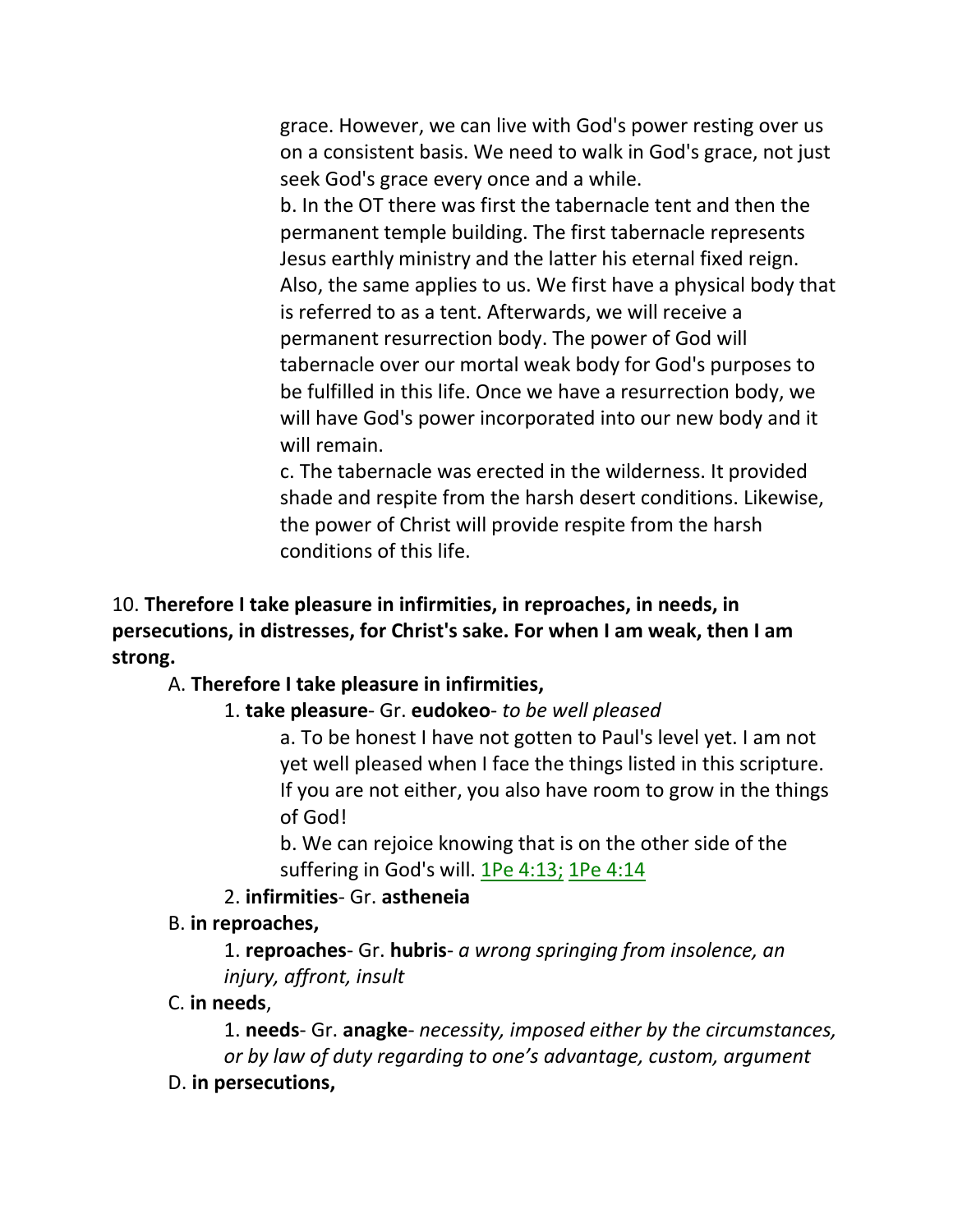#### 1. **persecutions**- Gr. **diogmos**

a. We are not redeemed from persecutions. 2Ti 3:12

#### E. **in distresses,**

#### 1. **distresses**- Gr. **stenochoria**- *narrowness of space, constriction*

## F. **for Christ's sake**

1. This phrase is key to this verse. If we are facing these things because of our own carnal decisions, then we can't be well-pleased in them. However, when we are in the will of God doing what He has told us to do and face these, we can experience from the Lord His pleasure over us.

2. Jesus foretold his disciples that they would be mistreated for His name sake. Joh 15:21

## E. **For when I am weak, then I am strong**

## 1. **weak**- Gr. **astheneo**

a. When I am weak and put my faith in God's grace then I experience His strength. God gets the glory. 2Co 4:7

## 2. **strong**- Gr. **dunatos**- *to be able or capable*

a. God's grace makes us capable to doing God's will no matter what it is. Php 4:13

11. **I have become a fool in boasting; you have compelled me. For I ought to have been commended by you; for in nothing was I behind the most eminent apostles, though I am nothing.**

## A. **I have become a fool in boasting;**

- 1. **fool** Gr. **aphron** *out of one's mind*
- 2. **boasting** Gr. **kauchoamai**

# B. **you have compelled me**

1. **compelled**- Gr. **anagkazo**- *to necessitate*

a. The only reason Paul boasted of his accomplishments was it was necessary to wake up the Corinthians to the empty boasting of the false teachers and even of themselves.

## C. **For I ought to have been commended by you;**

- 1. **commended** Gr. **sunistao** *to present for favorable regard*
- D. **for in nothing was I behind the most eminent apostles,**
	- 1. **behind** Gr. **hustereo** *lacking*

a. Paul did not lack in any graces or signs that accompanied a true apostle of the Lord. vs. 12; 1Co 15:10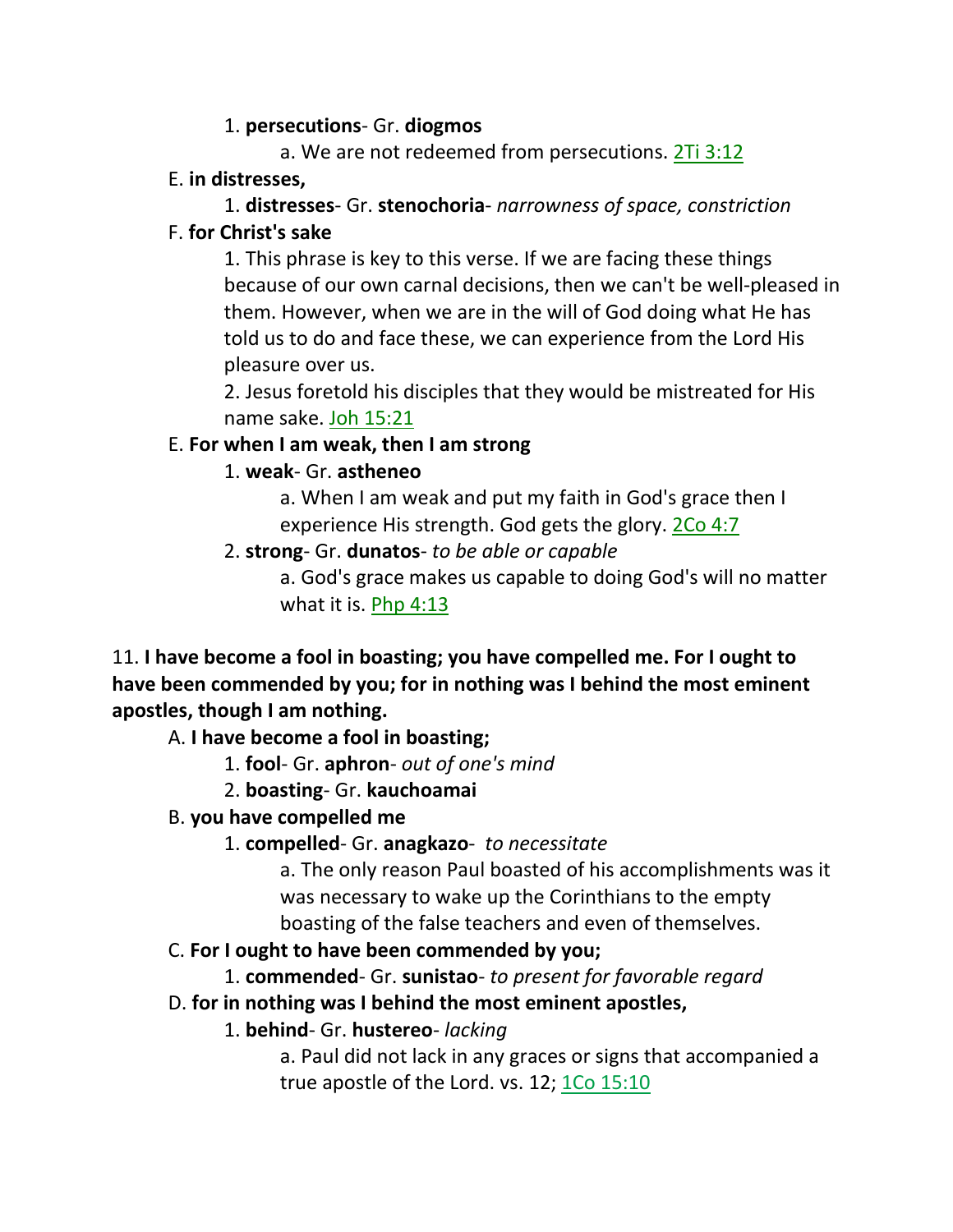#### 2. **eminent**- Gr. **huper lian**- *over much*

a. This would be the apostles of the Lamb- notably Peter, James, and John.

b. I believe Paul was God's replacement choice for Judas, not Matthias.

#### 3. **apostles**- Gr. **apostolos**- *sent ones*

#### E. **though I am nothing.**

#### 1. **nothing**- Gr. **oudeis**- *no one*

a. It was God's grace that enabled Paul to function in such a lofty office and calling. Apart from Christ, Paul was the chief of sinners.

## 12. **Truly the signs of an apostle were accomplished among you with all perseverance, in signs and wonders and mighty deeds.**

# A. **Truly the signs of an apostle were accomplished among you with all perseverance,**

1. **signs**- Gr. **semeion**- *a sign, mark, token; portent, i.e. an unusual occurrence, transcending the common course of nature*

a. In the OT, God sent Moses to Israel, but gave him corresponding signs to prove he was sent by God to them. Likewise, in the NT, an apostle sent by God will have corresponding signs to prove they were sent by God. b. When God calls a man or woman, He gives them abilities and anointings that give proof of their call.

## 2. **apostle**- Gr. **apostolos**- *sent one*

a. Paul was sent by God the Father and the Lord Jesus Christ, not by a man or men.

3. **accomplished**- Gr. **katergazomai**- *to perform, accomplish, achieve* a. These signs were like mighty acts to be performed like Elijah with the prophets of Baal in calling down fire from heaven. b. Paul performed miracles, signs, and wonders. Act 13:11; Act 14:10; Act 19:11-12

#### 4. **perseverance**- Gr. **hupomone**- *to remain under pressure* a. Every time Paul performed signs to prove God sent him, Satan would put more pressure on him. Paul did not buckle under the pressure.

## B. **in signs and wonders and mighty deeds**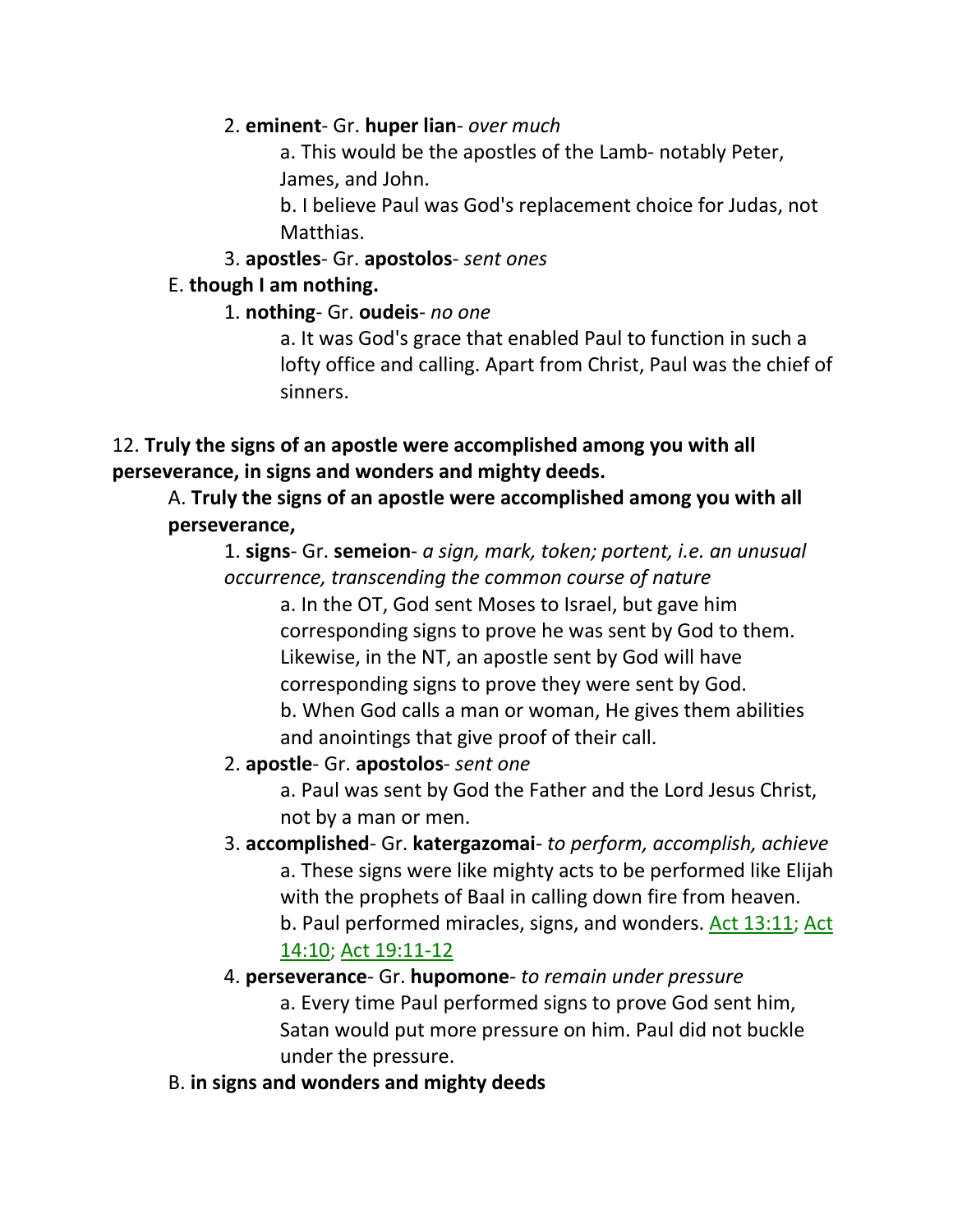1. **signs**- Gr. **semeion**- *a sign, mark, token; portent, i.e. an unusual occurrence, transcending the common course of nature*

a. A sign always points to something. NT signs should point to Jesus.

2. **wonders**- Gr. **teras**- *"something strange," causing the beholder to marvel, is always used in the plural*

a. Wonders are to catch people's attention so they can hear or receive what God has for them.

b. The burning bush was a wonder that caught Moses attention so he would turn aside and hear from God.

3. **mighty deeds**- Gr. **dunamis**- *works of power*

a. Miracles, signs, and wonders are works of God power in the earth.

## 13. **For what is it in which you were inferior to other churches, except that I myself was not burdensome to you? Forgive me this wrong!**

## A. **For what is it in which you were inferior to other churches,**

- 1. **inferior** Gr. **hettao** *to hold a thing inferior, set below*
- 2. **churches** Gr. **eklessia**

a. Paul did not deal with the church of Corinth only by not asking for financial support while he was there. This was his practice among all the churches that he ministered at.

# B. **except that I myself was not burdensome to you?**

1. **burdensome**- Gr. **katanarkao**- *to be burdensome or a dead weight to someone* 

a. Unlike the false teachers among them.

b. Sometimes you can't please people no matter what you do. Paul did not demand any money from the Corinthians, and some found fault in this.

## C. **Forgive me this wrong**

- 1. **forgive** Gr. **charizomai** *to graciously pardon*
- 2. **wrong** Gr. **adikia** *injustice*

a. This is strong sarcasm. This would be a sort of slap in the face of the Corinthians to wake them up.

14. **Now** *for* **the third time I am ready to come to you. And I will not be burdensome to you; for I do not seek yours, but you. For the children ought not**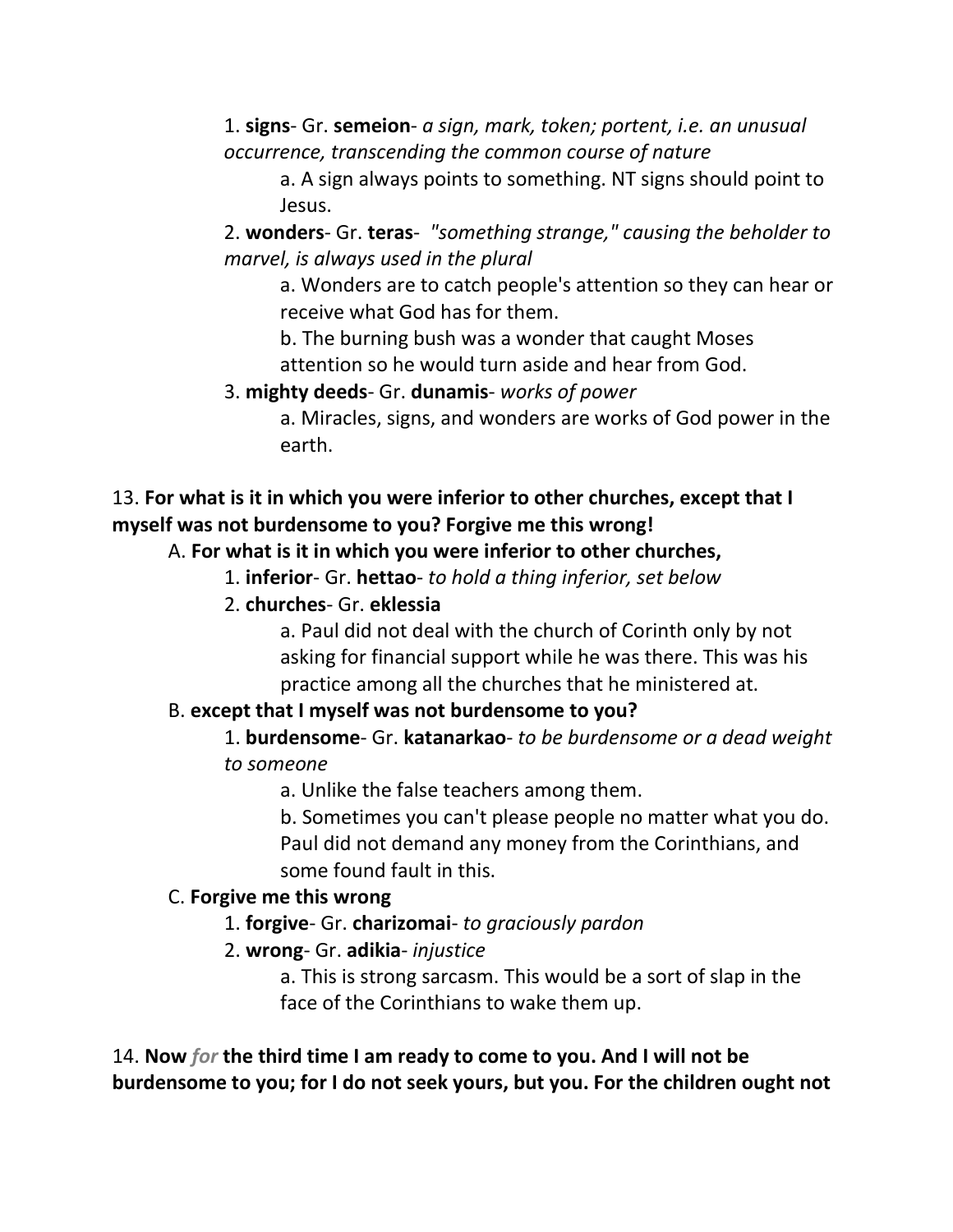#### **to lay up for the parents, but the parents for the children.**

## A. **Now for the third time I am ready to come to you.**

1. **third time**- Gr. tritos

a. *On his first visit to Corinth, Paul founded the church and stayed a year and six months (Act\_18:11). His second visit was a brief, painful visit in between the writing of 1 Corinthians and 2 Corinthians (*1Co\_16:7*). Now he is prepared to come for a third time*. -David Guzik Commentary

#### 2. **ready**- Gr. **hetoimos**

a. In the ministry you always need to be ready to do the will of God. If you are not ready you can miss God's timing!

## B. **And I will not be burdensome to you;**

## 1. **burdensome**- Gr. **katanarkao**

a. A minister should never be a burden to the people of God, but always a blessing to them. If you are minister don't be demanding. Always seek how to leave the people better off than when you met them.

#### C. **for I do not seek yours,**

#### 1. **seek**- Gr. **zeteo**

a. Some ministers are in the ministry for the things they can get from people. This is not the heart of Jesus.

#### D. **but you**

1. A true minister of God seeks the benefit of the people they minister to, not what they can get from them, even if it is praise and acceptance. 1Co\_10:33

## E. **For the children ought not to lay up for the parents,**

## 1. **children**- Gr. **teknon**

a. A minister should raise up spiritual children, not just pass on information.

b. There are many teachers in the body of Christ, but not many fathers. What is the difference between a teacher and a father? A teacher passes along information, but a spiritual father passes along their spiritual DNA. 1Co 4:15

## 2. **lay up**- Gr. **thesaurizo**- *to treasure up*

a. A minister is to treasure up the vast wealth of the Word in order to give it out to those they minister to. 1Co\_10:24 The treasures of the Word of God are not just for you, but for you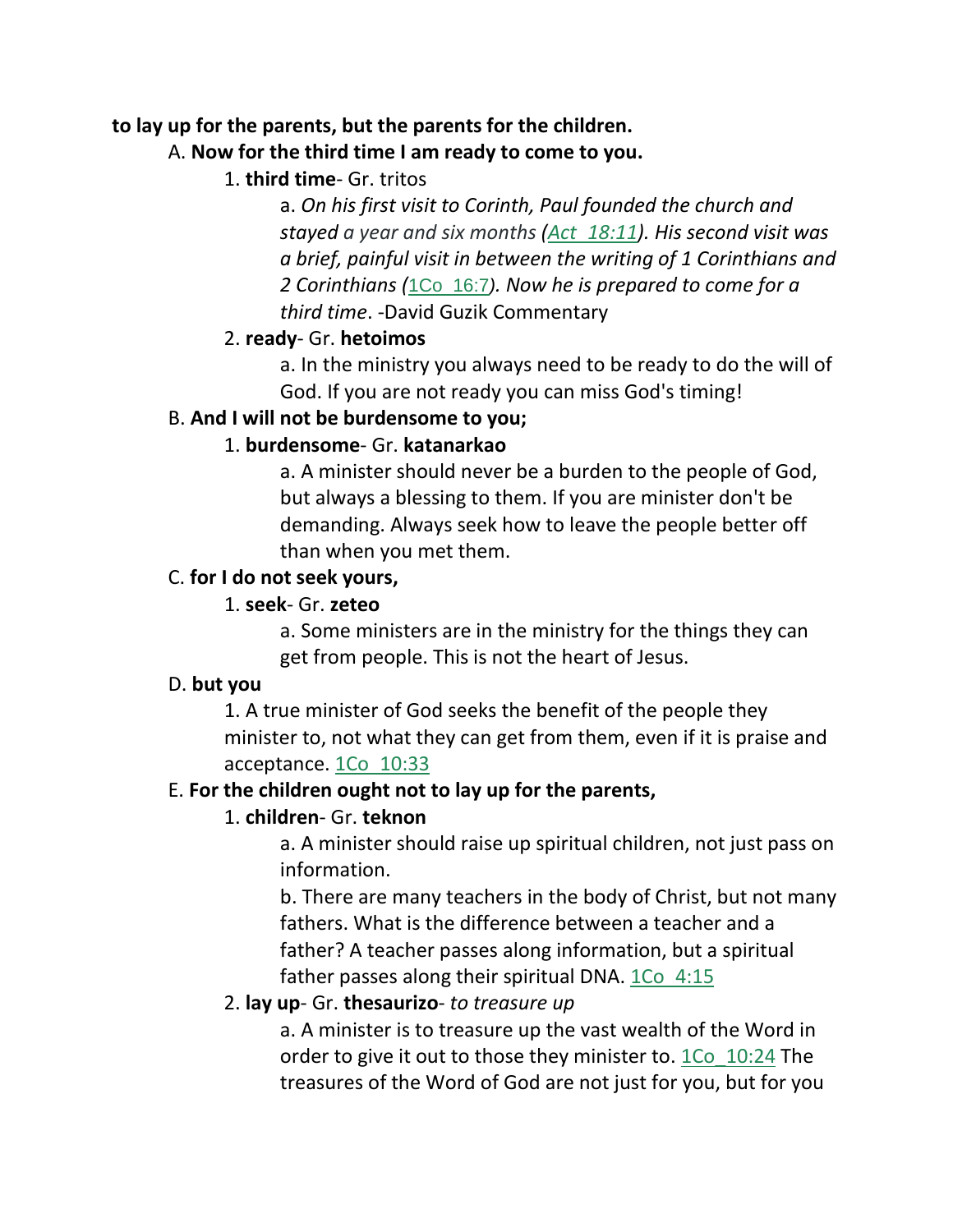to pass on to the next generation.

## 3. **parents**- Gr. **goneus**

a. A parent will sometimes bring correction out of love. NT correction is what you do for someone, not what you do to someone. In this letter Paul was bringing strong correction as a father does to wayward children. This was because he loved them. 1Co\_4:14

## F. **but the parents for the children**

1. A parent is to lay up enough for them in their life and extra to leave the next generation. Pro\_19:14 It is sad that some people don't lay up for themselves later in life and their kids have to sustain them fully. This is opposite to God's will. You should lay up enough for yourself late in life and enough to give to the next generation. This does not mean we should not take care of our parents if needed. We commanded in the Word to do so if need be.

## 1 Tim. 5:16

# 15. **And I will very gladly spend and be spent for your souls; though the more abundantly I love you, the less I am loved.**

# A. **And I will very gladly spend and be spent for you souls;**

1. **gladly**- Gr. **hedista**- *with pleasure*

## 2. **spend**- Gr. **dapanao**- *to incur expense*

a. When you love someone it is a pleasure to spend on them. If what you spend is not based on love, you will regret every bit spent and end up being miserly.

# 3. **be spent**- Gr. **ekdapanao**- *to exhaust by expending, to spend wholly, use up*

## 4. **souls**- Gr. **psuche**

a. Paul put his whole soul into ministering to others- his mind, his will, and all his emotions.  $1Th$   $2:8$ 

b. It is a joy to sacrifice for the ones you love. Paul speaks of this in his ministry. Php\_2:17, Col\_1:24

c. Some ministers will share what they know, but they won't share themselves. They keep their heart closed off from those they are trying to minister to. This does not work well. Give the people both what you know and your heart. Sometimes, in giving your heart you can get hurt, but we need to trust God to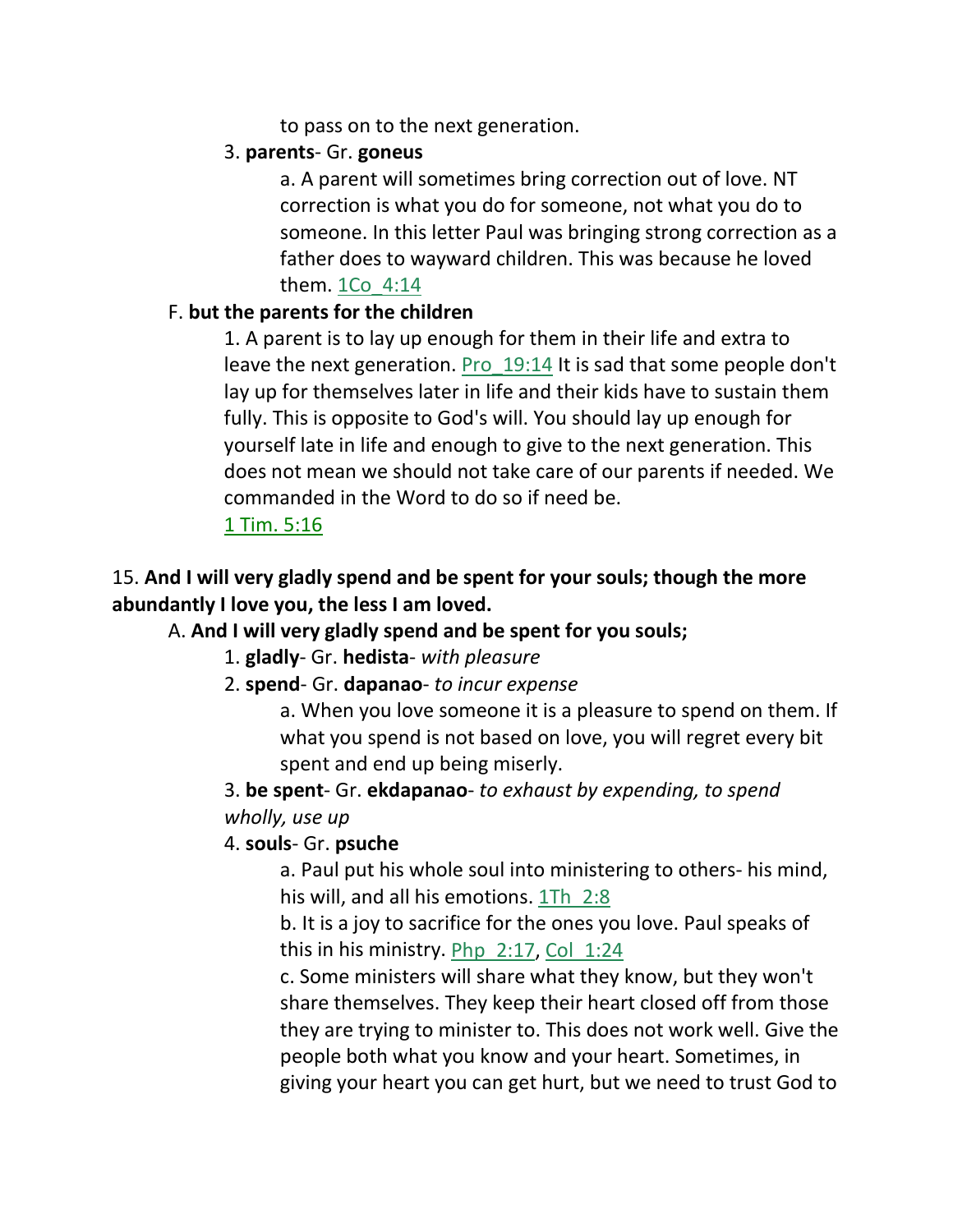protect and heal our heart. If you close your heart off to protect yourself from any bad things getting in, you also close off your heart to the good things that God wants to send you.

## B. **though the more abundantly I love you,**

## 1. **abundantly**- Gr. **perissoteros**

## 2. **love**- Gr. **agape**

a. The love of God gives with no expectation or demand for any return. Human love will turn ugly if it is not reciprocated. b. In the ministry you need to serve out of God's love. If you serve out of human love, you will sour when all you do is not appreciated or if you are insulted by those you are trying to help.

# C. **the less I am loved**

# 1. **less**- Gr. **hetton**

a. It is a sad fact, that sometimes the more you do for someone the more they will turn on you in the end. I don't understand how that happens, but I have seen it happen a number of times.

# 16. **But be that** *as it may,* **I did not burden you. Nevertheless, being crafty, I caught you by cunning!**

# A. **But be that as it may,**

1. That the more I love you, the less you love me.

# B. **I did not burden you.**

1. **burden**- Gr. **katabareo**

a. Paul worked for his own up keep.

## C. **Nevertheless,**

# D. **being crafty,**

1. **crafty**- Gr. **panourgos**- *ready to do anything; hence, crafty, cunning, artful, wily*

> a. *Here is Paul at his sarcastic self again. He was being accused by some among the Corinthian Christians of being crafty. Their accusation probably went like this: "Sure, Paul won't take any support money from you. But he will trick you by taking the collection, supposedly for the Jerusalem Christians, and putting it in his own pocket." In response, Paul said, "You bet I'm being crafty! I've caught you with guile and tricked you superbly!"* -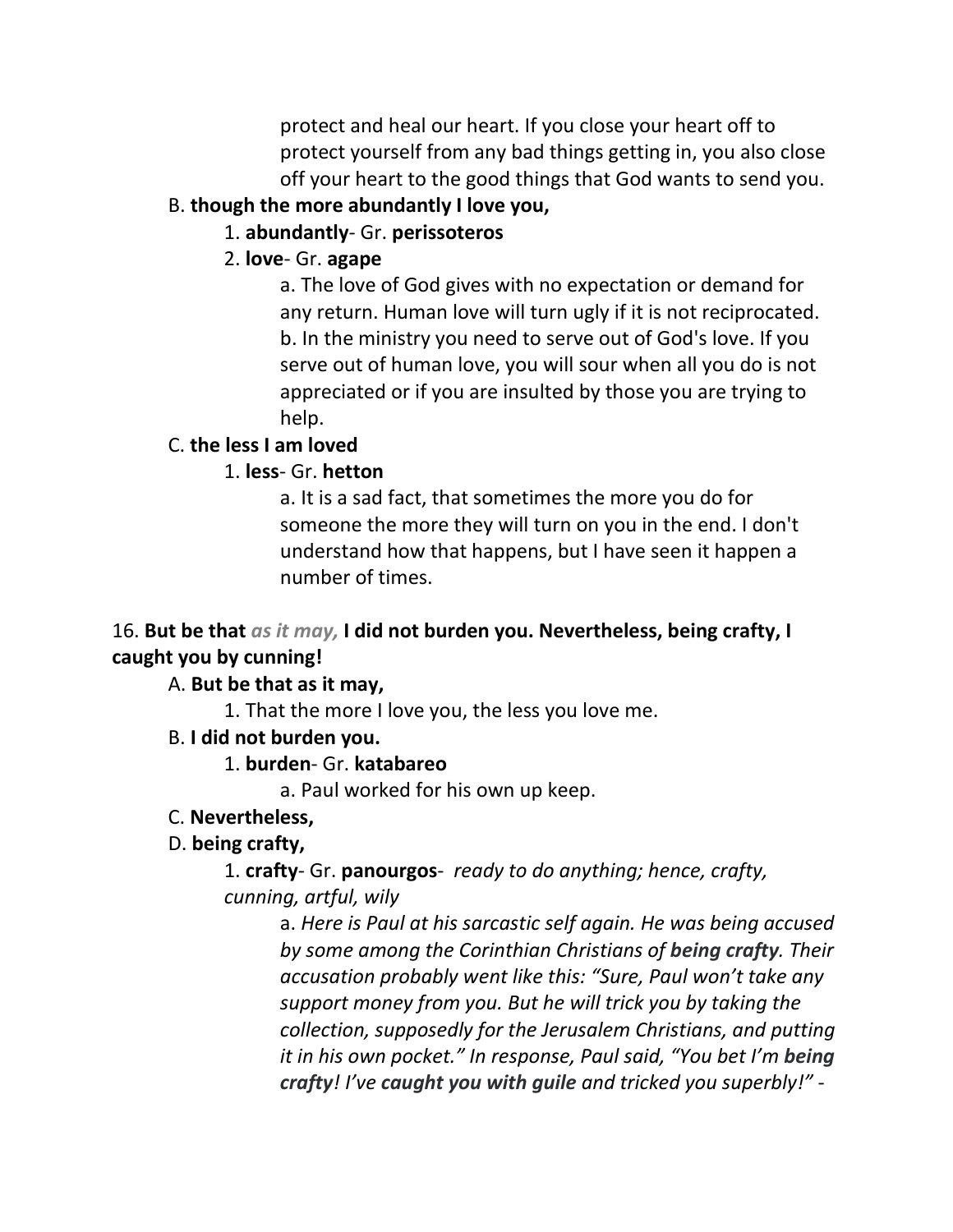#### David Guizik Commentary

## E. **I caught you by cunning**

#### 1. **caught**- Gr. **lambano**

2. **cunning**- Gr. **dolos**- *a bait or contrivance for entrapping, fraud, deceit, cunning, guile*

a. This sarcasm by Paul.

## 17. **Did I take advantage of you by any of those whom I sent to you?**

A. **take advantage**- Gr. **pleonekteo**- *to have more than another; to take advantage of; to overreach, make gain of*

1. Some possibly were claiming that those who Paul sent to Corinth to collect the offering for Jerusalem were there to take advantage of them and give Paul what they took.

2. They walked in the same spirit and way that Paul did. They were not a burden to the people.

B. **sent**- Gr. **apostello**- *to send forth a messenger, agent, message, or command*

1. This was Titus and an unnamed brother.

# 18. **I urged Titus, and sent our brother with** *him.* **Did Titus take advantage of you? Did we not walk in the same spirit? Did** *we* **not** *walk* **in the same steps?**

## A. **I urged Titus,**

1. **Titus**- means "*nurse*"

a. Titus was sent by Paul into critical situations and brought healing and health to what was sick and dying.

## B. **and sent our brother with him.**

- 1. **sent** Gr. **sunapostello** *to send together with*
- 2. **brother** Gr. **adelphos**
	- a. This brother is unknown.
- C. **Did Titus take advantage of you**
	- 1. **take advantage** Gr. **pleonekteo**
- D. **Did we not walk in the same spirit**
	- 1. **walk** Gr. **peripateo**
	- 2. **same spirit** Gr. **autos pneuma**

a. This was a spirit of humility and servanthood.

E. **Did we not walk in the same steps**- *to have more than another; to take advantage of; to overreach, make gain of*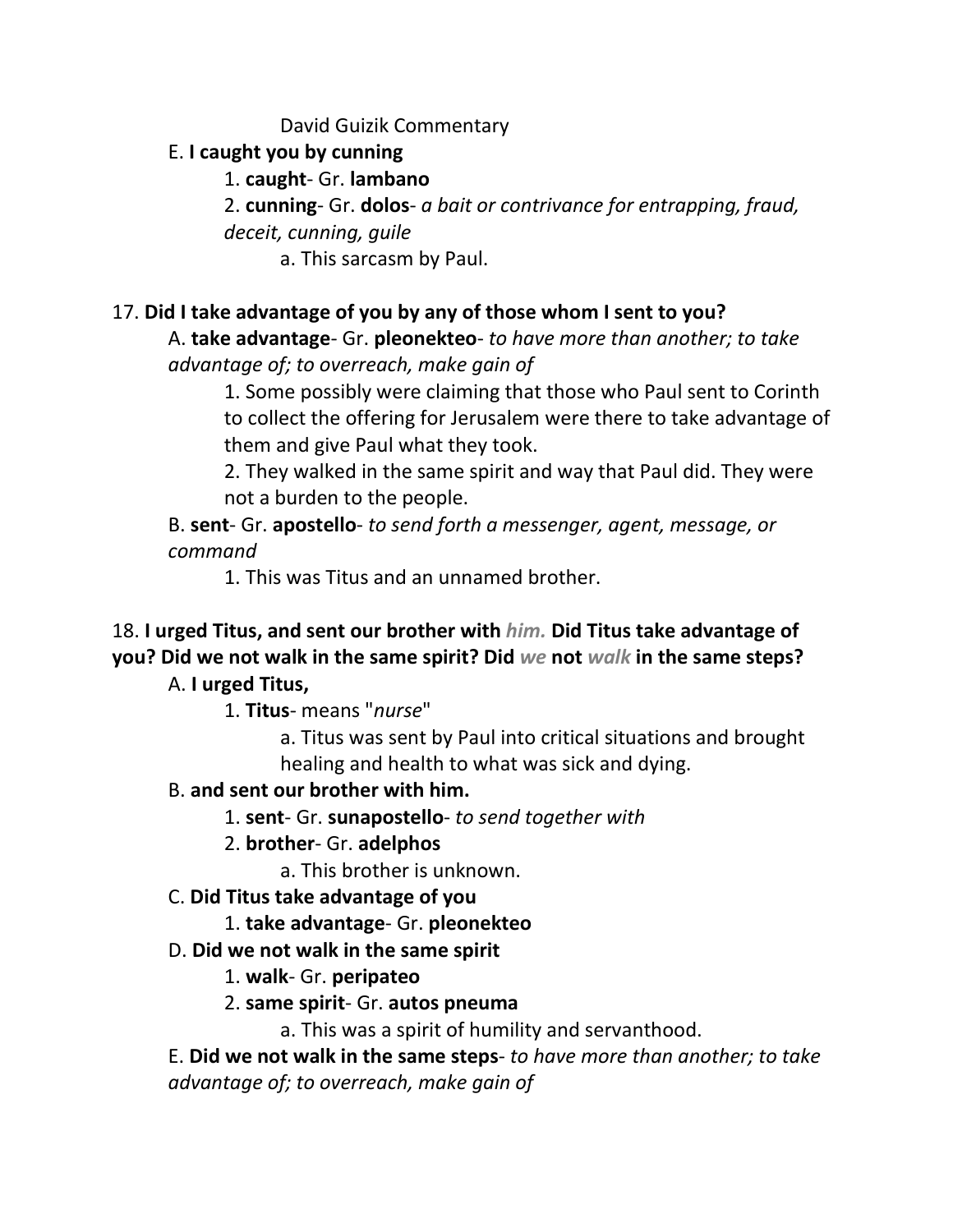#### 1. **same steps**- Gr. **autos ichnos**- *a footprint, track, footstep*

a. You must walk in the same spirit to walk in the same steps. The spirit you are of determines what steps you take and in what direction.

b. The steps Paul took came out of the spirit of humility and servanthood he had. One of these steps was to work while he was with the Corinthians and not to become a financial burden on them. He was there to serve them, not to be served.

## 19. **Again, do you think that we excuse ourselves to you? We speak before God in Christ. But** *we do* **all things, beloved, for your edification.**

A. **Again**,

#### B. **do you think that we excuse ourselves to you?**

#### 1. **excuse**- Gr. **apologeomai**- *to defend one's self*

a. What Paul said here in this chapter was for the Corinthian's benefit, not out of need to defend themselves.

#### C. **We speak before God in Christ**

#### 1. **speak**- Gr. **laleo**

a. There is only one person's opinion of us that matters in the end and it is God. If we are grounded in His opinion of us, it matters little of what others think about us. 1 Cor. 4:3

b. Our only safe standing before God is in Christ.

#### D. **But we do all things,**

#### E. **beloved**- Gr. **agapetos**

1. In the New Covenant, all correction should come out of love, not out of wrath or anger.

2. Paul uses this word to the Corinthian saints five times. Five speaks of grace. We are beloved by God by grace not our works.

#### F. **for your edification**

## 1. **edification**- Gr. **oikodome**

a. This is one of the steps Paul walked in due to the spirit of humility and servanthood he possessed.

b. A servant led person will do things that edify others. Someone who is self-seeking will do things that benefit themselves.

#### 20. **For I fear lest, when I come, I shall not find you such as I wish, and** *that* **I**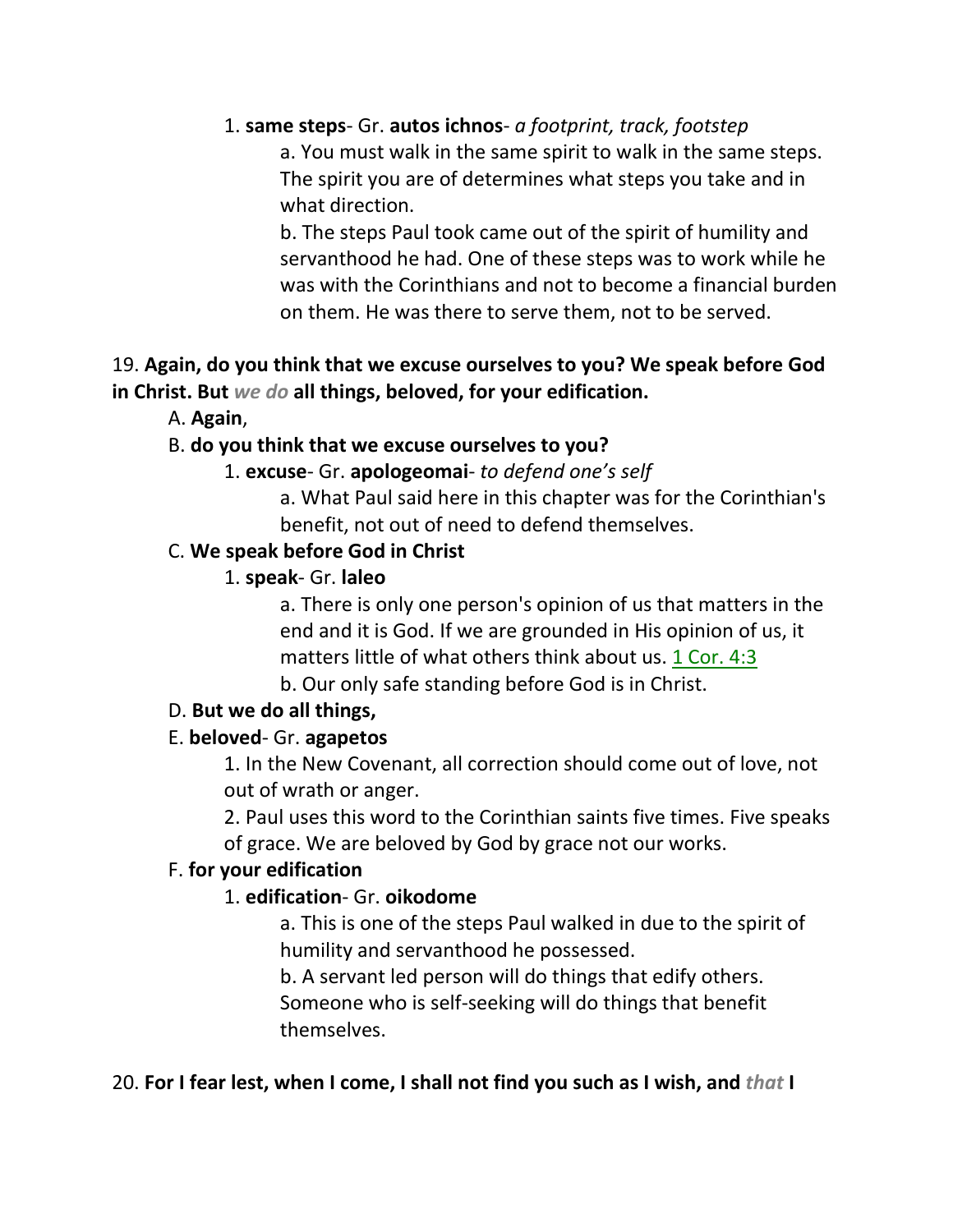**shall be found by you such as you do not wish; lest** *there be* **contentions, jealousies, outbursts of wrath, selfish ambitions, backbitings, whisperings, conceits, tumults;**

#### A. **For I fear lest,**

1. This was not a fear born out of his own insecurity, but a fear for them.

#### B. **when I come,**

1. We do not have a record of this last visit of Paul to Corinth or its outcome.

#### C. **I shall not find you such as I wish,**

## 1. **find**- Gr. **heurisko**

a. He had been a way for a good while and would find them in their present condition.

## 2. **wish**- Gr. **thelo**

a. Paul wanted to find them in peace, walking in unity, serving one another in love, and standing in faith in the Lord Jesus. b. Paul will list out things in this verse that come out of the flesh. They are signs of immaturity.

## D. **and that I shall be found by you such as you do not wish**

1. That is Paul being harsh in correcting them.

## E. **lest there be contentions,**

1. **contentions**- Gr. **eris**- *contention, strife, wrangling*

a. Paul talks about these in 1 Corinthians. These may have still been present.

## F. **jealousies**- Gr. **zelos**

1. Paul addressed this in the area of different giftings in 1

Corinthians. This may have still been present.

## G. **outbursts of wrath**- Gr. **thumos**- *passion, angry, heat, anger forthwith boiling up and soon subsiding again*

H. **selfish ambitions**- Gr. **eritheia**- *electioneering or intriguing for office* 1. This is called "church politics".

## I. **backbitings**- Gr. **katalalia**- *speaking against*

1. This is public and out loud.

- 2. Backbiting can lead to being a hater of God! Rom\_1:30
- J. **whisperings** Gr. **psithurismos** *a whispering, i.e. secret slandering*

1. This is private and quiet. This kind of speaking can be worse than the public loud kind.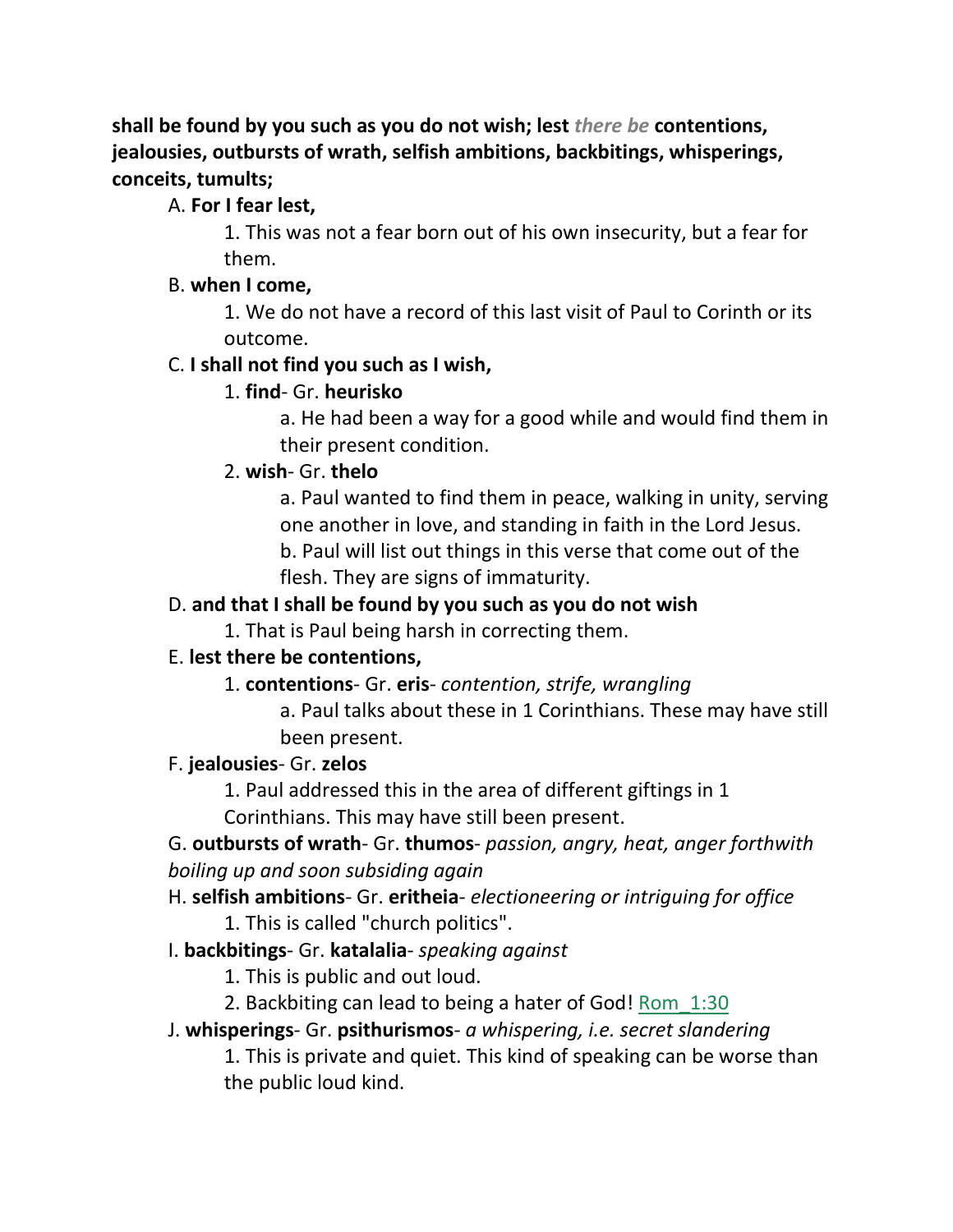k. **conceits**- Gr. **psusiosis**- *a puffing up of soul, loftiness, pride* 1. Contention only comes by pride. Prov. 13:10

l. **tumults**- Gr. **akatastasia**- *instability, a state of disorder, disturbance, confusion*

1. Where strife and envy are there is confusion and every evil work. Jas\_3:16

2. God is not the author of confusion. 1Co\_14:33

21. **lest, when I come again, my God will humble me among you, and I shall mourn for many who have sinned before and have not repented of the uncleanness, fornication, and lewdness which they have practiced.** 

A. **lest,**

B. **when I come again,**

1. **come again**- This will be his third visit.

# C. **my God will humble me among you,**

1. **humble**- Gr. **tapeinoo**- *to lay low*

a. *Paul had already told the Corinthians that he was concerned that he might be humiliated when he came to Corinth. Some Macedonian Christians were accompanying him. If Paul found the church in disorder and the Corinthians refusing to participate in the Jerusalem collection, then Paul would be humiliated in the presence of the devout Christians from Macedonia (see 2Co\_9:3-5). Paul hinted here that finding the Corinthian congregation in disorder would mean more than his own humiliation. He would also have to grieve over those who stubbornly refused to repent of their sins.* -David Guizik **Commentary** 

# D. **and I shall mourn for many who have sinned before and have not repented of the uncleanness,**

1. **mourn**- Gr. **pentheo**- *to lament, be sad, grieve, mourn*

a. You mourn for the dead. These saints were living like the dead among the living. Rev.  $3:1$  They would soon actually die if they did not repent of their sins.

2. **sinned**- Gr. **proamartano**

# 3. **repented**- Gr. **metanoeo**- *to change the mind*

a. True repentance does not begin with the actions, but with changing one's mind. That leads to a change of course and